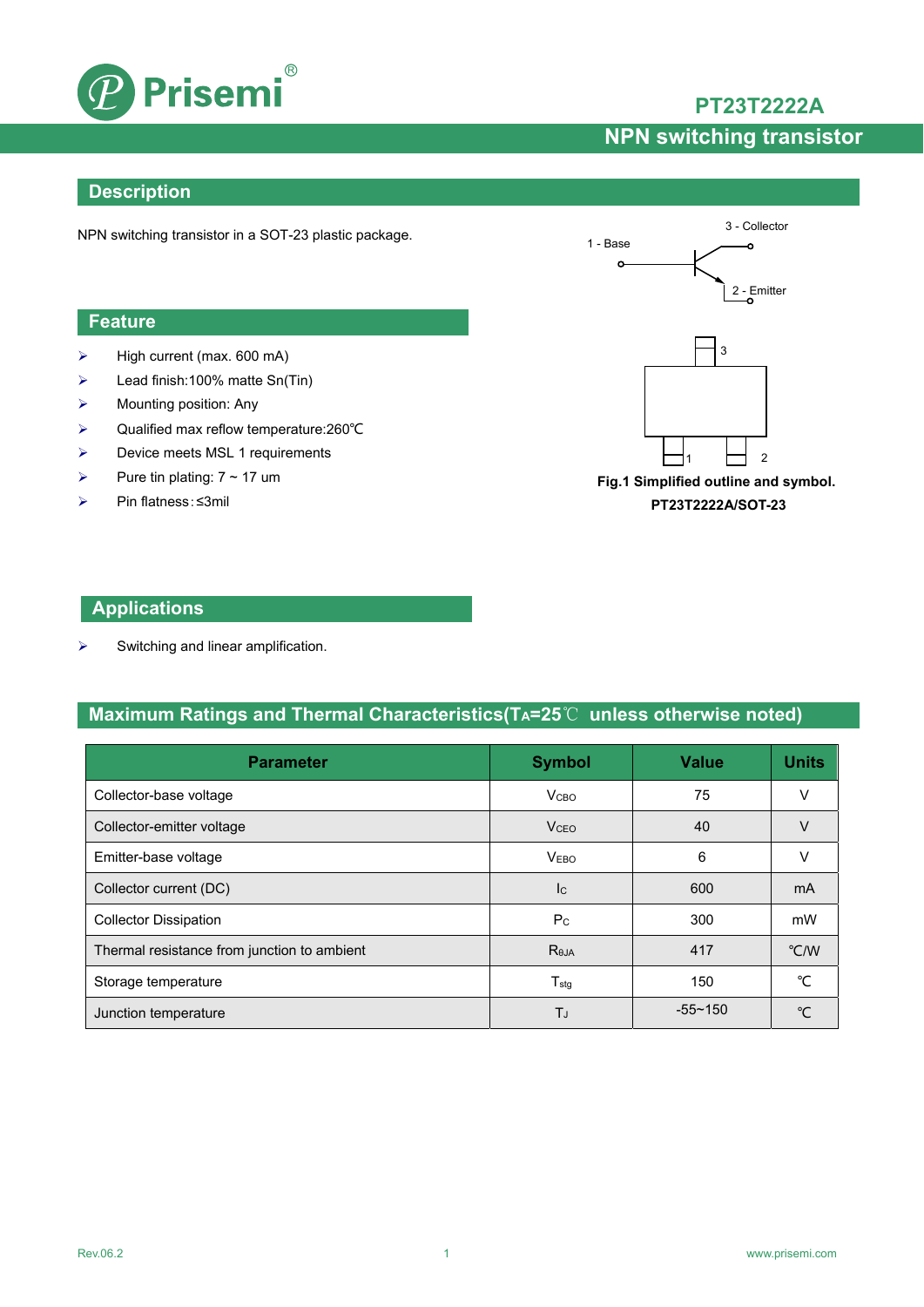### **Electrical characteristics per line@( unless otherwise specified)**

| <b>Parameter</b>                     | <b>Symbol</b>        | <b>Conditions</b>                                 | Min. | Typ. | Max.                     | <b>Units</b> |
|--------------------------------------|----------------------|---------------------------------------------------|------|------|--------------------------|--------------|
| Collector-base breakdown voltage     | $V_{(BR)CBO}$        | $I_c = 10 \mu A$ , $I_E = 0$                      | 75   |      |                          | V            |
| Collector-emitter breakdown voltage  | $V_{(BR)CEO}$        | $I_c = 10mA$ , $I_B = 0$                          | 40   |      |                          | $\vee$       |
| Emitter-base breakdown voltage       | $V_{(BR)EBO}$        | $I_E = 10 \mu A$ , $I_C = 0$                      | 6    |      |                          | V            |
| Collector cut-off current            | l <sub>CBO</sub>     | $V_{CB} = 60V_{H}$ , I <sub>E</sub> = 0           |      |      | 0.01                     | μA           |
| Collector cut-off current            | I <sub>CEX</sub>     | $V_{CE}$ = 30V, $V_{BE(off)}$ = 3V                |      |      | 0.01                     | μA           |
| Emitter cut-off current              | <b>IEBO</b>          | $V_{EB} = 3V$ , $I_C = 0$                         |      |      | 0.1                      | μA           |
| DC current gain                      | h <sub>FE</sub>      | $V_{CE} = 10V$ , $I_C = 150mA$                    | 100  |      | 300                      |              |
|                                      |                      | $V_{CE} = 10V$ , Ic = 500mA                       | 42   |      | $\overline{\phantom{0}}$ |              |
|                                      | VCE(sat)             | $I_c = 150mA$ ; $I_B = 15mA$                      |      |      | 0.3                      | $\vee$       |
| Collector-emitter saturation voltage |                      | $I_c = 500mA$ ; $I_B = 50mA$                      |      |      | 1.0                      | $\vee$       |
|                                      | V <sub>BE(sat)</sub> | $I_c = 150mA$ ; $I_B = 15mA$                      |      |      | 1.2                      | V            |
| Base-emitter saturation voltage      |                      | $I_c = 500 \text{mA}$ ; $I_B = 50 \text{mA}$      |      |      | 2.0                      | V            |
| <b>Transition frequency</b>          | $f_T$                | $V_{CE}$ = 20V, I <sub>C</sub> = 20mA, f = 100MHz | 300  |      |                          | <b>MHz</b>   |
| Delay time                           | $t_d$                | $V_{CC}$ = 30V, $V_{BE(off)}$ = -0.5V,            |      |      | 10                       | ns           |
| Rise time                            | $t_{r}$              | $I_c = 150mA$ , $I_{B1} = 15mA$                   |      |      | 25                       | ns           |
| Storage time                         | $t_{\rm s}$          | $V_{CC}$ = 30V, $I_C$ = 150mA,                    |      |      | 225                      | ns           |
| <b>Fall time</b>                     | $t_{f}$              | $I_{B1} = -I_{B2} = 15mA$                         |      |      | 60                       | ns           |

pulse test: Pulse Width ≤300μs, Duty Cycle≤ 2.0%.

## **Typical Characteristics**



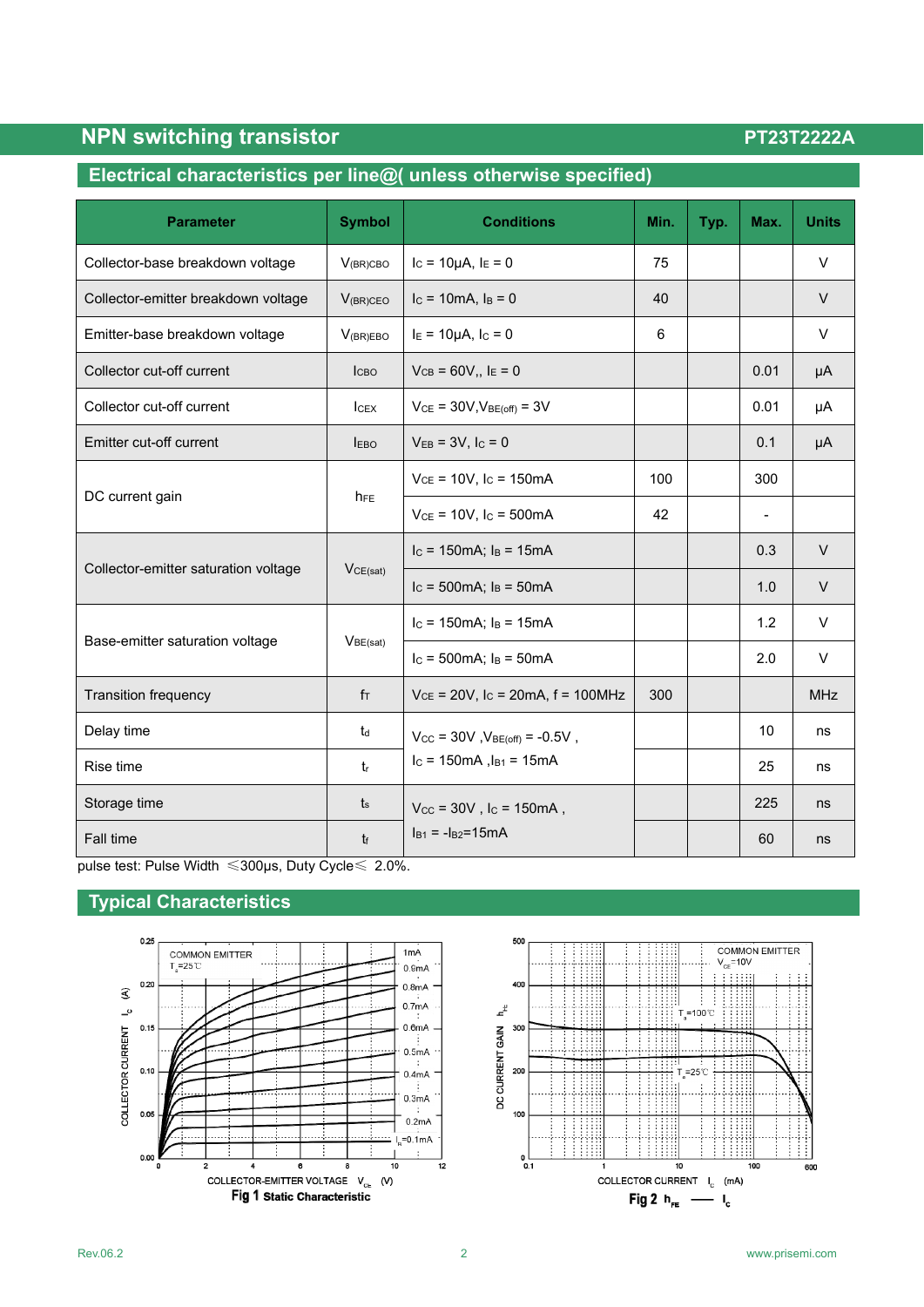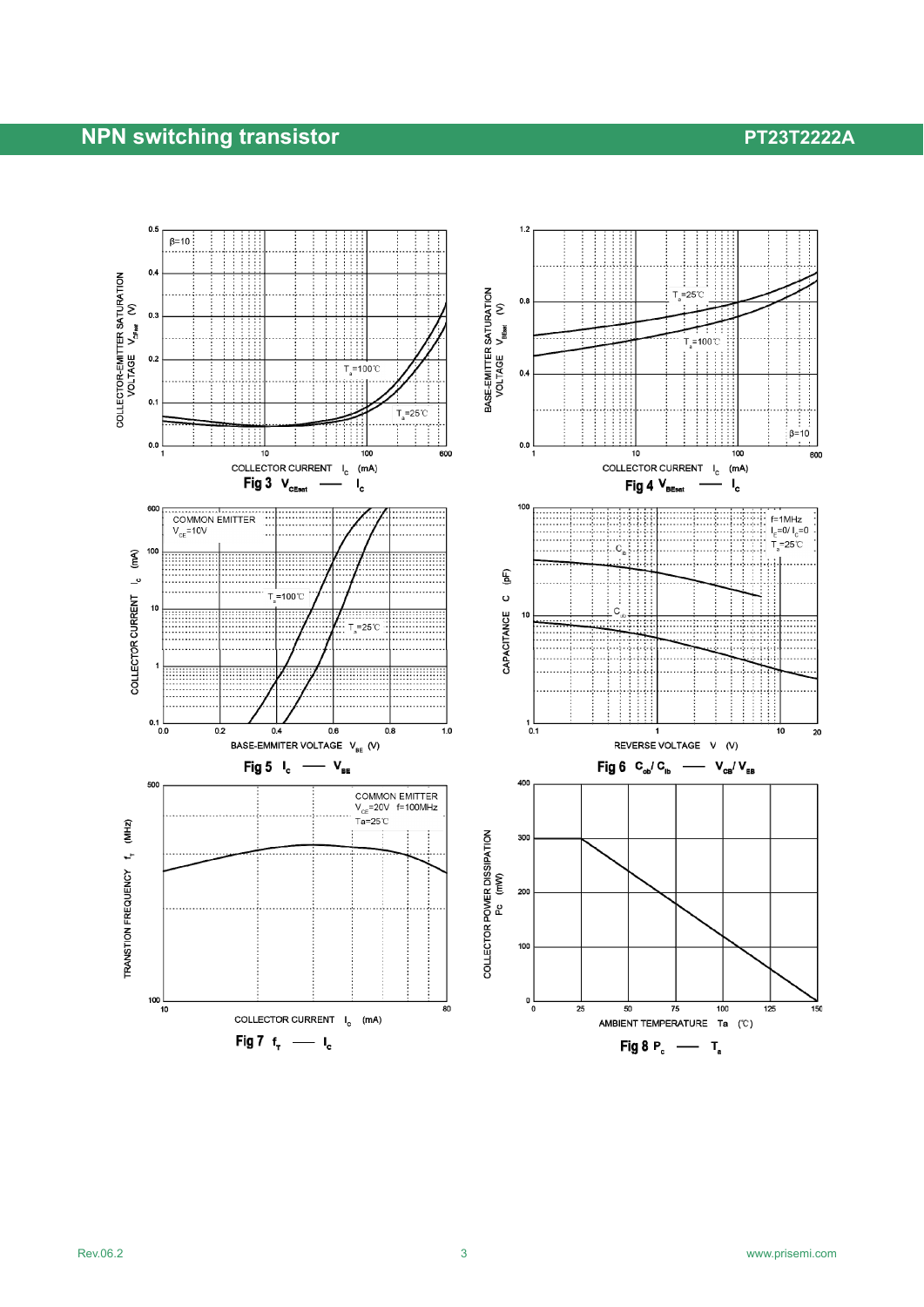



Remark: Pb free for 260℃; Pb for 245℃.

### **Product dimension(SOT-23)**







| <b>Millimeters</b> |              | <b>Inches</b> |              |             |
|--------------------|--------------|---------------|--------------|-------------|
| <b>Dim</b>         | Min          | <b>Max</b>    | Min          | <b>Max</b>  |
| A                  | 0.900        | 1.150         | 0.035        | 0.045       |
| A <sub>1</sub>     | 0.000        | 0.100         | 0.000        | 0.004       |
| A2                 | 0.900        | 1.050         | 0.035        | 0.041       |
| b                  | 0.300        | 0.500         | 0.012        | 0.020       |
| c                  | 0.080        | 0.150         | 0.003        | 0.006       |
| D                  | 2.800        | 3.000         | 0.110        | 0.118       |
| E                  | 1.200        | 1.400         | 0.047        | 0.055       |
| E1                 | 2.250        | 2.550         | 0.089        | 0.100       |
| e                  | 0.950 Typ.   |               | 0.037 Typ.   |             |
| e <sub>1</sub>     | 1.800        | 2.000         | 0.071        | 0.079       |
| L                  | $0.550$ Ref. |               | $0.022$ Ref. |             |
| L1                 | 0.300        | 0.500         | 0.012        | 0.020       |
| θ                  | $0^{\circ}$  | $8^{\circ}$   | 0°           | $8^{\circ}$ |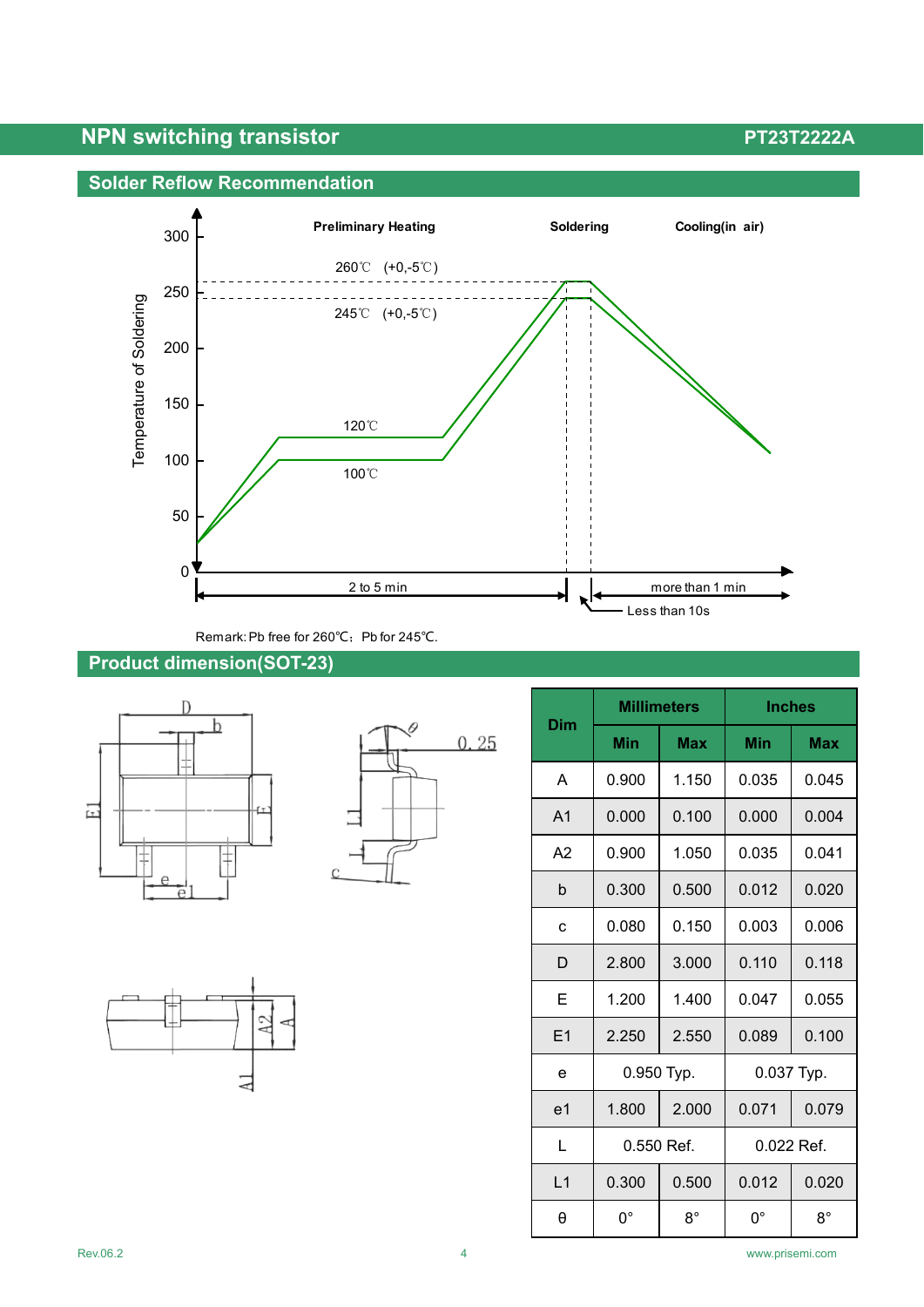

Unit:mm

**Ordering information**

| <b>Device</b> | Package          | <b>Shipping</b>    |
|---------------|------------------|--------------------|
| PT23T2222A    | SOT-23 (Pb-Free) | 3000 / Tape & Reel |

**Marking information**



**Load with information** 





Unit:mm